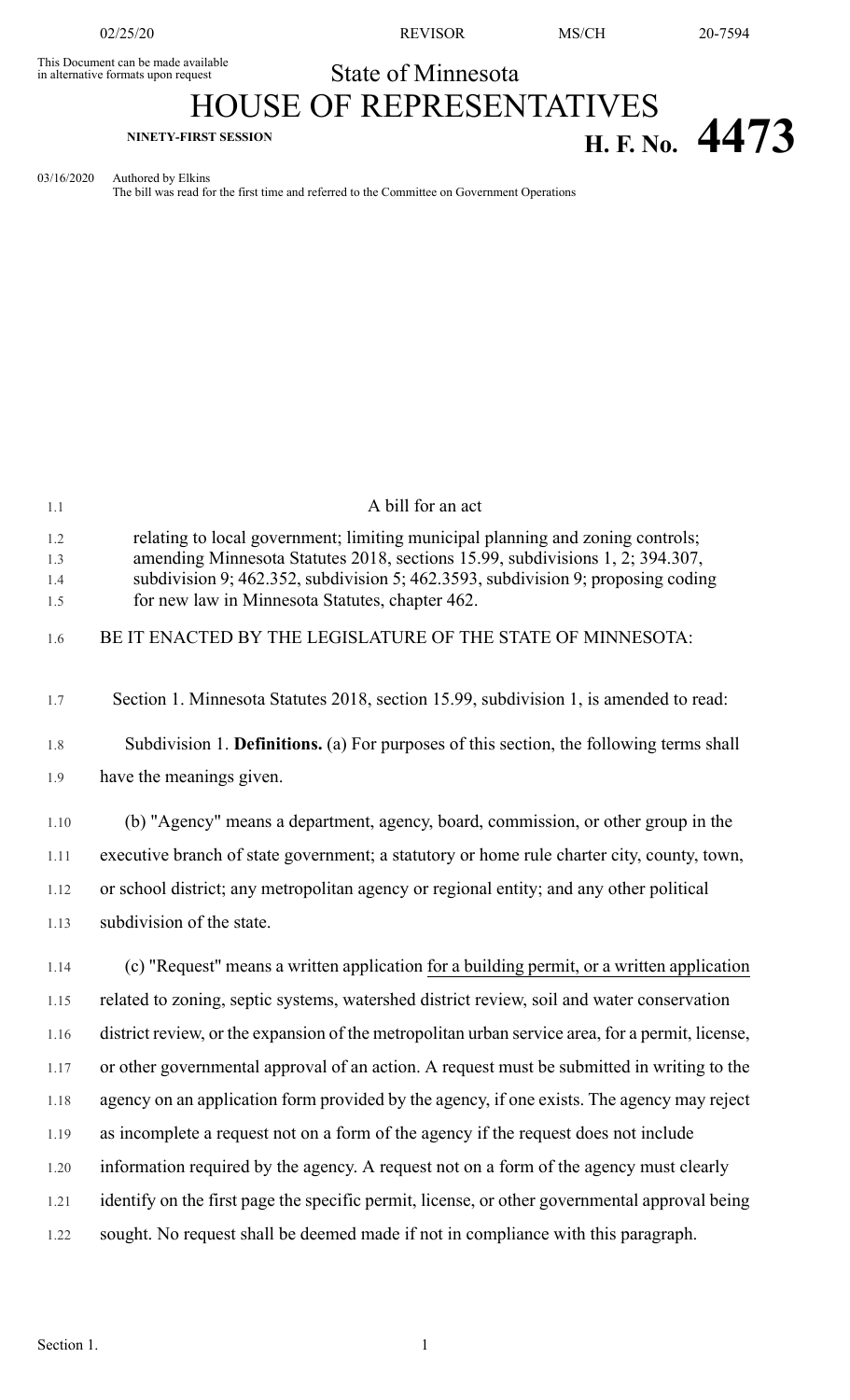02/25/20 **REVISOR** MS/CH 20-7594

2.1 (d) "Applicant" means a person submitting a request under this section. An applicant 2.2 may designate a person to act on the applicant's behalf regarding a request under this section 2.3 and any action taken by or notice given to the applicant's designee related to the request 2.4 shall be deemed taken by or given to the applicant.

2.5 Sec. 2. Minnesota Statutes 2018, section 15.99, subdivision 2, is amended to read:

2.6 Subd. 2. **Deadline for response.** (a) Except as otherwise provided in thissection,section 2.7 462.358, subdivision 3b, or 473.175, or chapter 505, and notwithstanding any other law to 2.8 the contrary, an agency must approve or deny within 60 days a written request for a building 2.9 permit, or a written request relating to zoning, septic systems, watershed district review, 2.10 soil and water conservation district review, or expansion of the metropolitan urban service 2.11 area for a permit, license, or other governmental approval of an action. Failure of an agency 2.12 to deny a request within 60 days is approval of the request. If an agency denies the request, 2.13 it must state in writing the reasons for the denial at the time that it denies the request.

2.14 (b) When a vote on a resolution or properly made motion to approve a request fails for 2.15 any reason, the failure shall constitute a denial of the request provided that those voting 2.16 against the motion state on the record the reasons why they oppose the request. A denial of 2.17 a request because of a failure to approve a resolution or motion does not preclude an 2.18 immediate submission of a same or similar request.

2.19 (c) Except as provided in paragraph (b), if an agency, other than a multimember governing 2.20 body, denies the request, it must state in writing the reasons for the denial at the time that 2.21 it denies the request. If a multimember governing body denies a request, it must state the 2.22 reasons for denial on the record and provide the applicant in writing a statement of the 2.23 reasons for the denial. If the written statement is not adopted at the same time as the denial, 2.24 it must be adopted at the next meeting following the denial of the request but before the 2.25 expiration of the time allowed for making a decision under this section. The written statement 2.26 must be consistent with the reasons stated in the record at the time of the denial. The written 2.27 statement must be provided to the applicant upon adoption.

2.28 Sec. 3. Minnesota Statutes 2018, section 394.307, subdivision 9, is amended to read:

2.29 Subd. 9. **Opt-out.** A county may by resolution is not permitted to opt-out of the 2.30 requirements of this section.

2.31 **EFFECTIVE DATE.** This section is effective retroactively from September 1, 2016.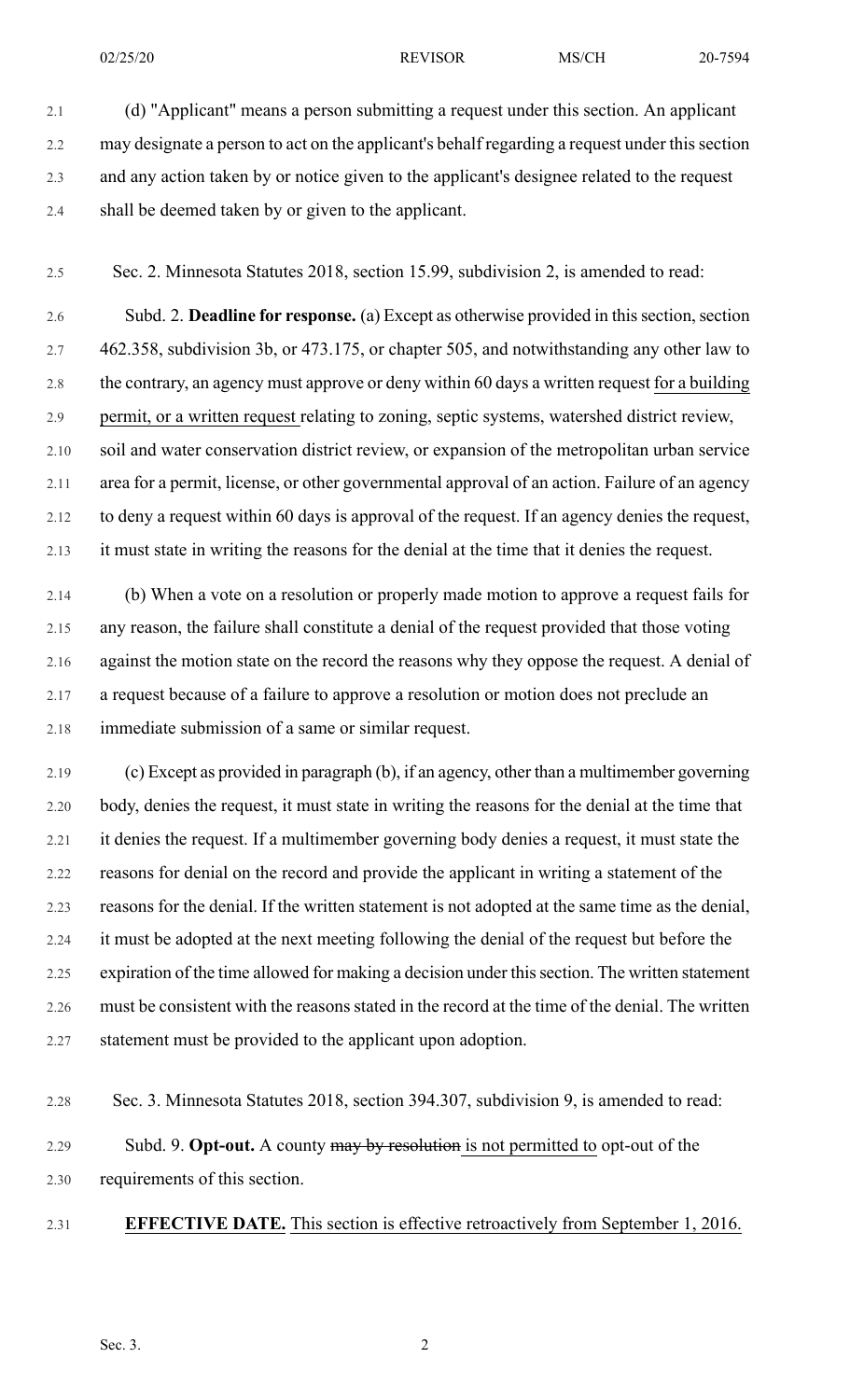3.1 Sec. 4. Minnesota Statutes 2018, section 462.352, subdivision 5, is amended to read: 3.2 Subd. 5. **Comprehensive municipal plan.** (a) "Comprehensive municipal plan" means 3.3 a compilation of policy statements, goals, standards, and maps for guiding the physical, 3.4 social and economic development, both private and public, of the municipality and its 3.5 environs, and may include, but is not limited to, the following: statements of policies, goals, 3.6 standards, a land use plan, including proposed densities for development, a community 3.7 facilities plan, a transportation plan, and recommendations for plan execution. A 3.8 comprehensive plan represents the planning agency's recommendations for the future 3.9 development of the community. 3.10 (b) As part of the comprehensive municipal plan, municipalities are encouraged to enact 3.11 public policy to facilitate the development of unsubsidized affordable housing. These policies 3.12 may include but are not limited to the municipal plan authorizing smaller lot sizes for 3.13 single-family homes, allowing the construction of duplexes through fourplexes on lots that 3.14 would otherwise be zoned exclusively forsingle-family houses, and allowing for mixed-use 3.15 development. 3.16 Sec. 5. **[462.3575] LIMITING REGULATIONS ON RESIDENTIAL** 3.17 **DEVELOPMENT.** 3.18 Subdivision 1. **Application.** This section applies to official controls adopted under 3.19 sections 462.357, 462.358, and 462.3595. 3.20 Subd. 2. **Planned unit development.** (a) A municipality shall not require a planned unit 3.21 development agreement in lieu of a proposed residential development if the proposed 3.22 residential development complies with the existing city zoning ordinances, subdivision 3.23 regulation, or qualifies as a conditional use. 3.24 (b) A municipality shall not require planned unit development agreement conditions 3.25 that exceed the requirements in the State Building Code under chapter 326B. 3.26 (c) A planned unit development agreement must be made available to the public by 3.27 posting the agreement on the website of the municipality at least seven days prior to the 3.28 governing body's review of the agreement. If the municipality does not have a website, a 3.29 copy of the planned unit development agreement must be available for review at the city 3.30 hall building of the municipality. If the agreement is approved by the governing body, the 3.31 agreement cannot be modified unless all parties to the agreement concur. 3.32 Subd. 3. **Limitation on aesthetic mandates.** A municipality shall not condition approval 3.33 of a building permit, subdivision development, or planned unit development on the use of